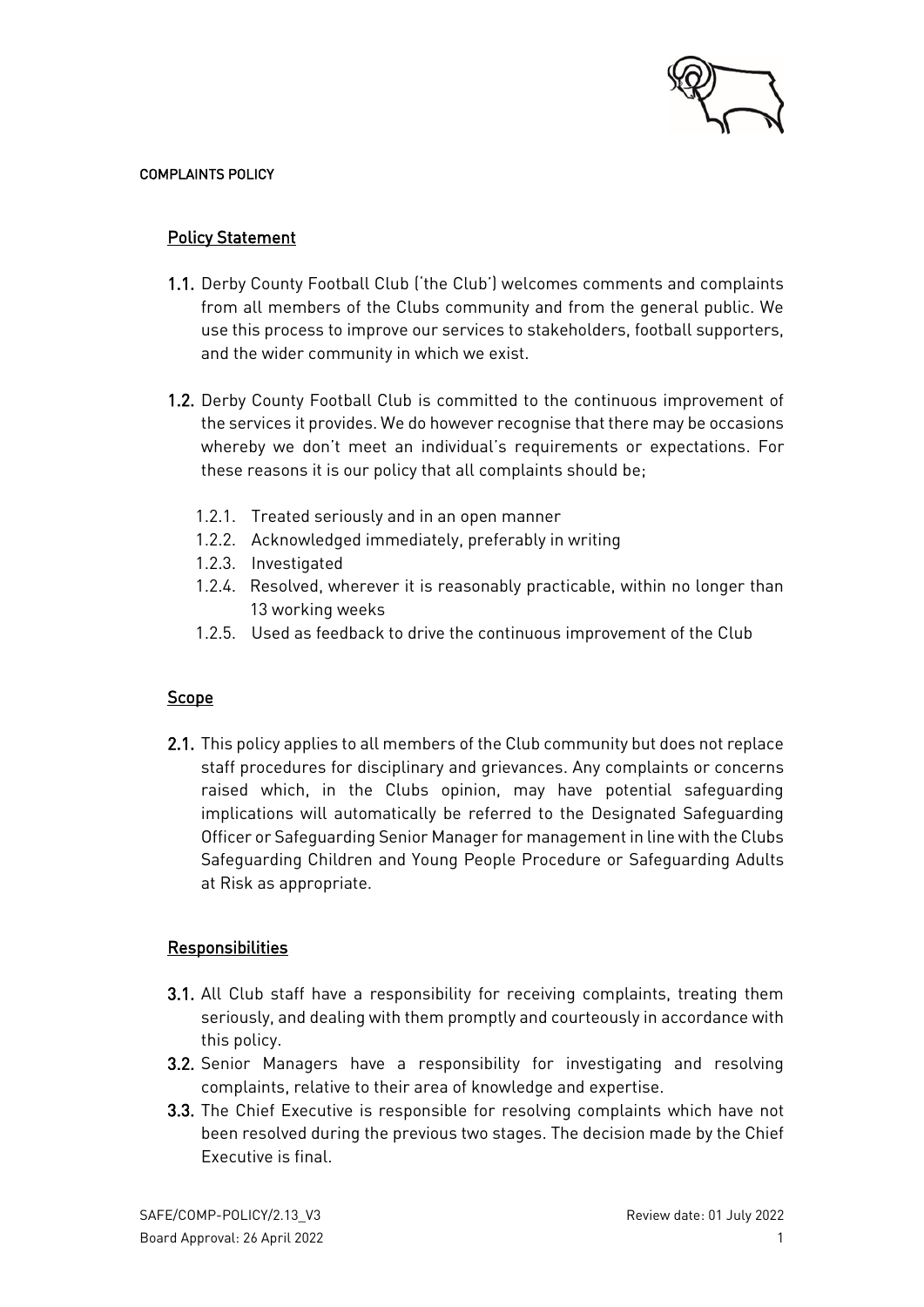

3.4. The Board is responsible for ensuring that this complaints policy and procedure is operating effectively and may become directly involved if a complaint is directed against the Chief Executive Officer or Board member.

#### Actions to Implement and Develop Policy

#### 4.1. Stage 1

The Club expects complaints to be made informally to a member of staff in the first instance. Where this is not possible, or does not result in a satisfactory resolution, the complaint should be submitted in writing as follows;

- via our online complaints form on our website: <https://www.dcfc.co.uk/page/club-charter>
- via email to [slo@dcfc.co.uk](mailto:slo@dcfc.co.uk)
- via post to Supporter Liaison Officer, Derby County Football Club, Pride Park Stadium, Pride Park, Derby DE24 8XL

The Club usually expects complaints to be made by the person concerned. However, it will consider complaints made by a parent, carer or advocate. Where there is a potential safeguarding risk these will always be referred to the Designated Safeguarding Officer or Safeguarding Senior Manager.

Anonymous complaints can be submitted and will always be investigated where possible, however in these circumstances the club cannot provide a response directly to the complainant.

You can contact us anonymously if you do not want to tell us who you are via our online Complaints Form above, or if it is a Safeguarding matter, via the Safeguarding Reporting Form accessed via our website; <https://www.dcfc.co.uk/page/safeguarding>

All complaints will be forwarded to either the Supporter Liaison Officer or Designated Safeguarding Officer, who will acknowledge receipt within 14 days. A manager within the Club will then be identified to investigate the complaint and respond as appropriate.

### 4.2. Stage 2

The relevant manager will respond in writing within 7 working days, explaining what has happened as a result of the complaint. Where this involves a member of staff, specific detail of any action taken will not be made available. This is to ensure our staff are afforded appropriate confidentiality and dignity at work.

If the complaint requires further investigation that cannot be carried out within 7 working days, the investigating manager shall keep the complainant informed and indicate the expected timescale for a response to be given.